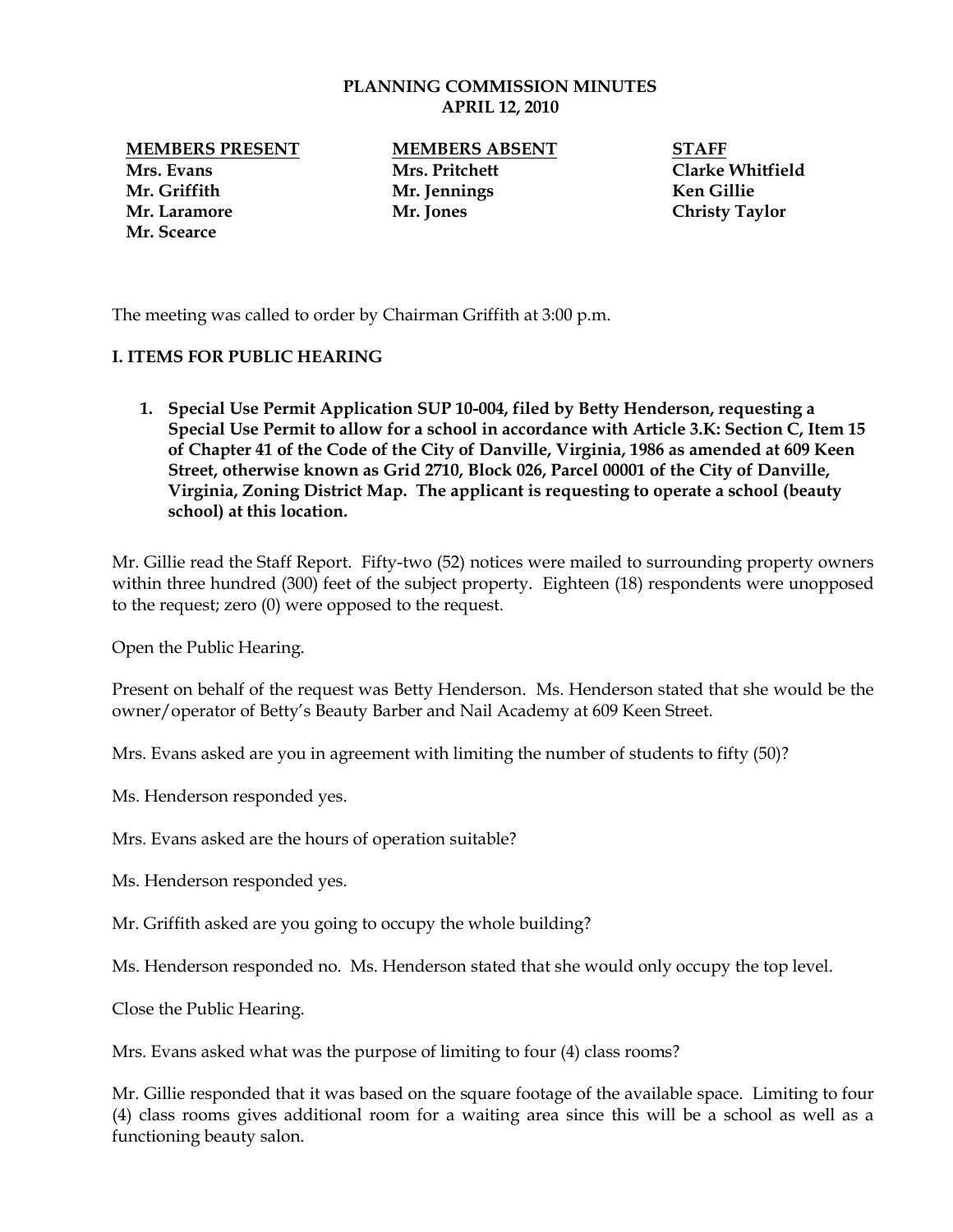**Mr. Scearce made a motion to recommend approval of Special Use Permit Application SUP 10- 004, with conditions per Staff. Mr. Laramore seconded the motion. The motion was approved by a 4-0 vote.** 

**2. Special Use Permit Application SUP 10-005, filed by Bernard Barbour, requesting a Special Use Permit to operate a commercial indoor recreation establishment in accordance with Article 3.K: Section C, Item 5 of Chapter 41 of the Code of the City of Danville, Virginia, 1986 as amended at 401 South Ridge Street, otherwise known as Grid 2713, Block 021, Parcel 00008 of the City of Danville, Virginia, Zoning District Map. The applicant is requesting to operate a facility for teens with video games and dancing.**

Mr. Gillie read the Staff Report. Twenty-nine (29) notices were mailed to surrounding property owners within three hundred (300) feet of the subject property. Three (3) respondents were unopposed to the request; Seven (7) were opposed to the request.

Open the Public Hearing.

Present on behalf of the request was Bernard Barbour. Mr. Barbour stated that he wanted to open a teen spot just for teens ages thirteen (13) to seventeen (17). I do not in any way want to have a conflict with City curfew. I just want to open something for them because right now they have nowhere to go.

Mr. Griffith asked do you have any problems with the conditions that Staff has added?

Mr. Barbour responded only with the sixty (60) teens and the nineteen (19) people that will be working. I would not need nineteen (19) people. I set it up to have six (6) to seven (7) security guards, including two (2) off-duty police officers.

Mr. Laramore stated that nineteen (19) was the maximum.

Mr. Griffith asked how many people do you think you will need?

Mr. Barbour responded that he wanted to talk to the Police Department to see if they had off-duty police officers that wanted to work for added safety. Mr. Barbour stated I picked that particular place because it is closer to the Police Department and the hospital and if parents want to chaperone they can do that too.

Mr. Griffith stated that the reason he was asking was because the report states that the maximum occupancy for that building is seventy-nine (79) people.

Mr. Barbour responded that when it was Eli's the occupancy was ninety-four (94).

Mr. Gillie stated that the Certificate of Occupancy issued for that building, limits it to seventy-nine (79).

Mr. Griffith asked given the maximum occupancy, could you have a few less staff?

Mr. Barbour stated he would not need more than ten (10) people to work including police officers.

Mr. Laramore asked would staff have a problem with keeping the numbers correct and changing the percentage of adults to youth?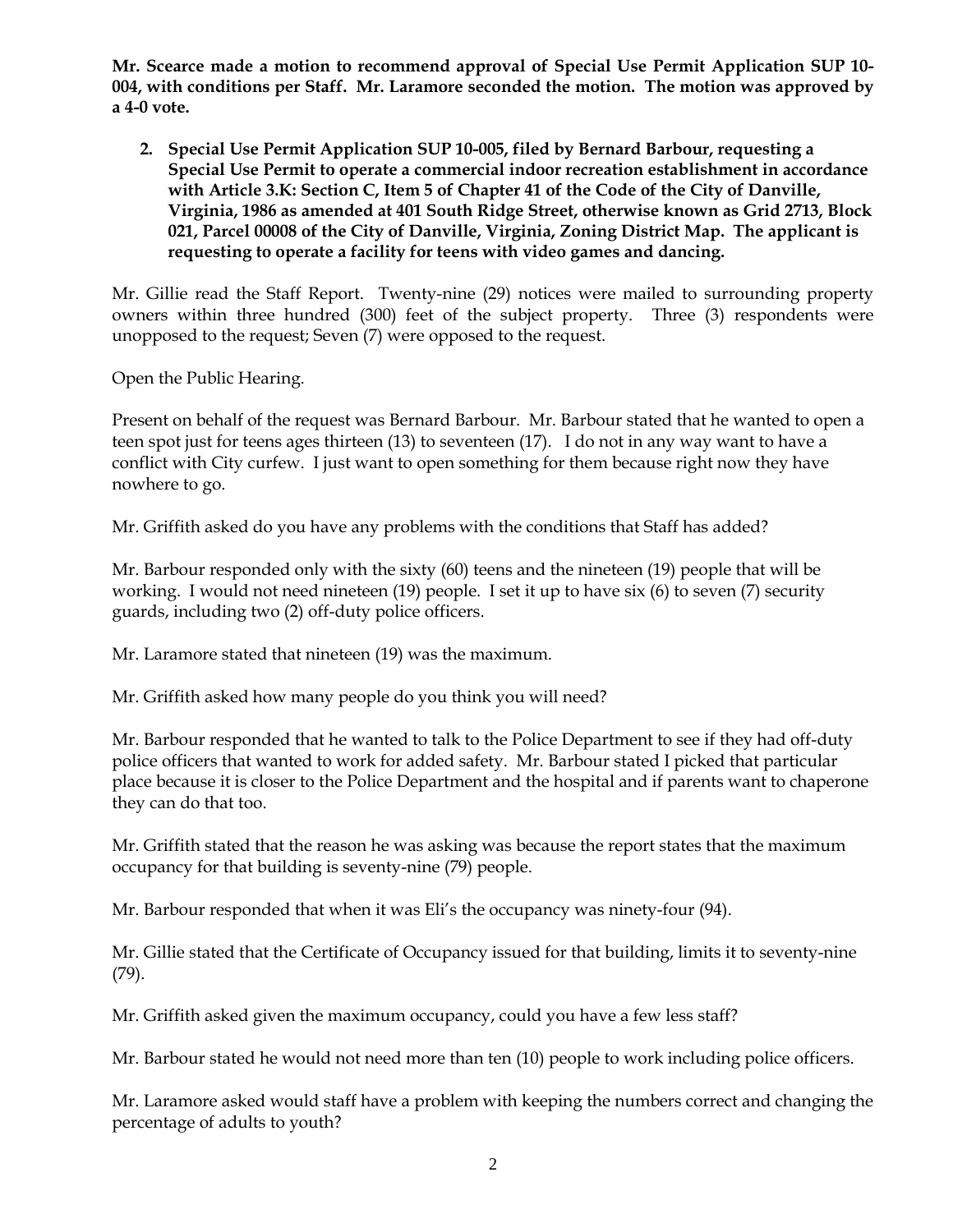Mr. Gillie responded that the recommendation was based on a three (3) to one (1) ratio. It is Planning Commission's option to change it. We figured based on other places that operate somewhere around fourteen (14) or fifteen (15). That gave additional security without exceeding the occupancy of seventy-nine (79). We were trying to keep the number of teens in the sixty (60) range to keep the staff to teen ratio.

Mr. Scearce asked would Staff have a problem with setting it to maximum number of people seventy-nine (79) including patrons and staff?

Mr. Gillie responded then you could have one (1) staff and seventy-eight (78) teens. Mr. Gillie stated that he sat down with the Police Chief and asked about some of the other teen clubs that we have had and what some of the issues were in previous cases. One of the issues was the number of teens to staff. Mr. Gillie stated that Staff tried to come up with a number we felt would be acceptable.

Mr. Scearce asked what if we changed it to sixty-nine (69) and ten (10)?

Mr. Gillie responded the ratio is a little off from what we are super comfortable with but that is up to Planning Commission at this point.

Mr. Laramore asked what kind of work do you do now?

Mr. Barbour responded I work at Nestle and DJ on the weekends.

Mr. Laramore asked have you had any experience with teenage kids?

Mr. Barbour responded yes. I have been a DJ for the past twenty-five (25) years which has involved teens, adults, and weddings. Mr. Barbour stated that when he was growing up, teens always had a place to go and there is no where now.

Mr. Laramore stated I think it is noble what you want to do because there are certainly needs like this. I guess everyone's concern is the safety of it.

Mr. Barbour stated I completely understand that. I want parents to feel that it is a safe place.

Mr. Griffith asked are steps being taken in your overall plan so that there will not be any people hanging around outside so that surrounding businesses will not be disturbed.

Mr. Barbour responded there will be no loitering period.

Mr. Griffith stated out of the notices received that were opposed, they were neighbors in the immediate area and their concerns were about traffic and noise.

Mr. Barbour stated with the security and Police that would not be a problem.

Mr. Scearce asked Staff what are the checks systems if things got out of hand or is there anything the City could do depending on the nature of the incident?

Mr. Gillie responded it falls to the nature of the incident. There is a condition that a safety and security plan be put in place with the Danville Police Department prior to opening. So that the Police know what the order would be if there is an issue and so Mr. Barbour would know what steps to follow if things got out of hand. Mr. Gillie stated that the Police Chief has agreed to meet